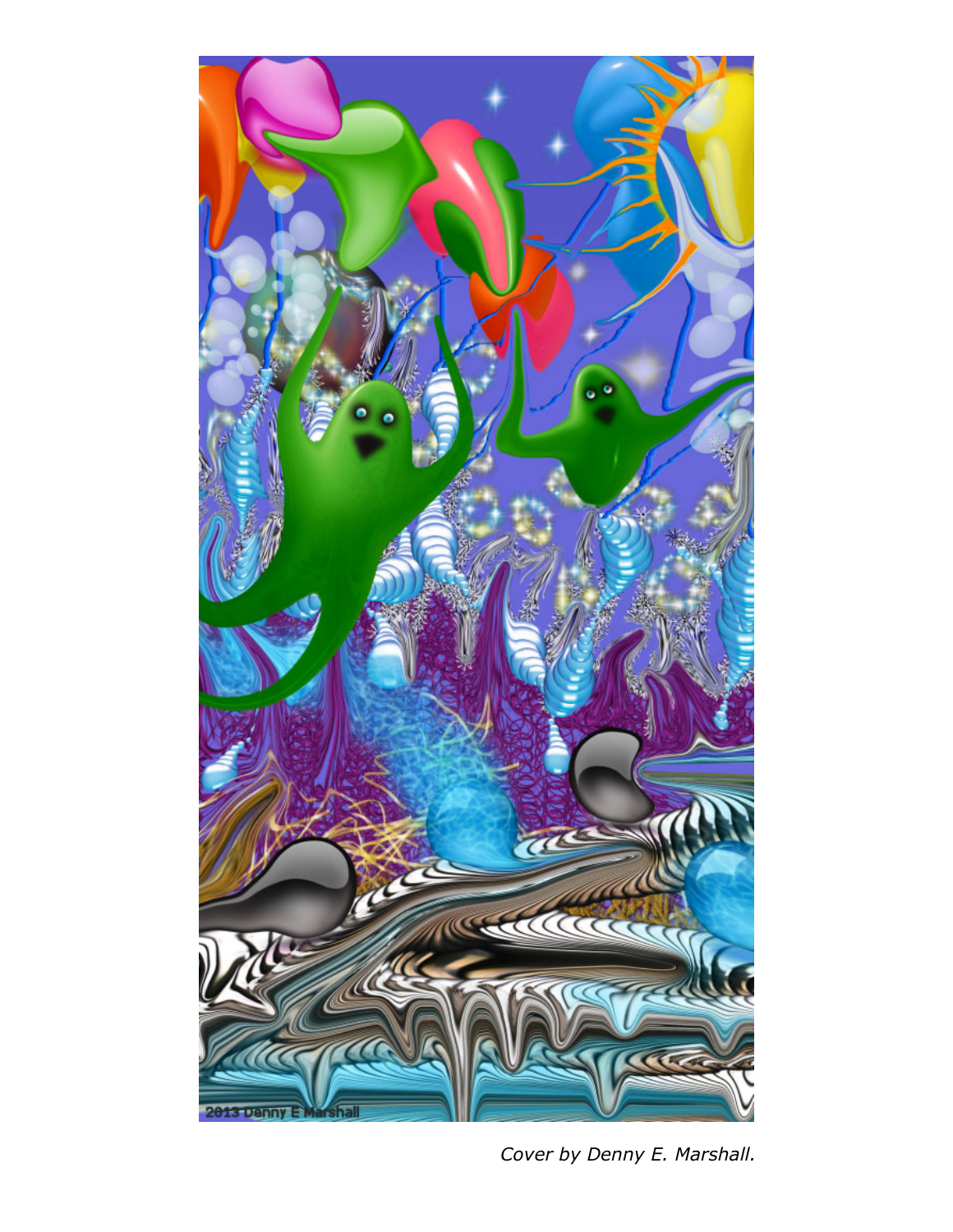

## **Multimart**

## **By Nina Kiriki Hoffman**

I was emping a copy of the latest Geeta memory module when my adopted Zillian parent, Rilma, fringed my shoulder. I came back with a thump to the rear of our Robowear booth, in the Zillian quarter of the Multimart at Nexus Station, a node where many skip routes met and most travelers paused before skipping farther.

I unplugged the sensorium and blinked a few times. It was hard to let the capsule world go, even though I knew I could replay it. I liked being in a world away from both the lives I'd actually led.

In the memmod, I'd been under an alien sea, and light came in shafts from the surface, greening as it reached down into depths. In the Multimart, the light was brighter, and much more yellow. Our booth was one of many on a ground-floor aisle. Above us, the webwork of arboreal and flyer booths stretched, with cable bridges between, and landing stations at the booths' outer edges. Higher than that hung the false sky of Nexus, colored and animated at the whim of whoever was in charge of interior weather that day—currently purple, with green-tinged clouds.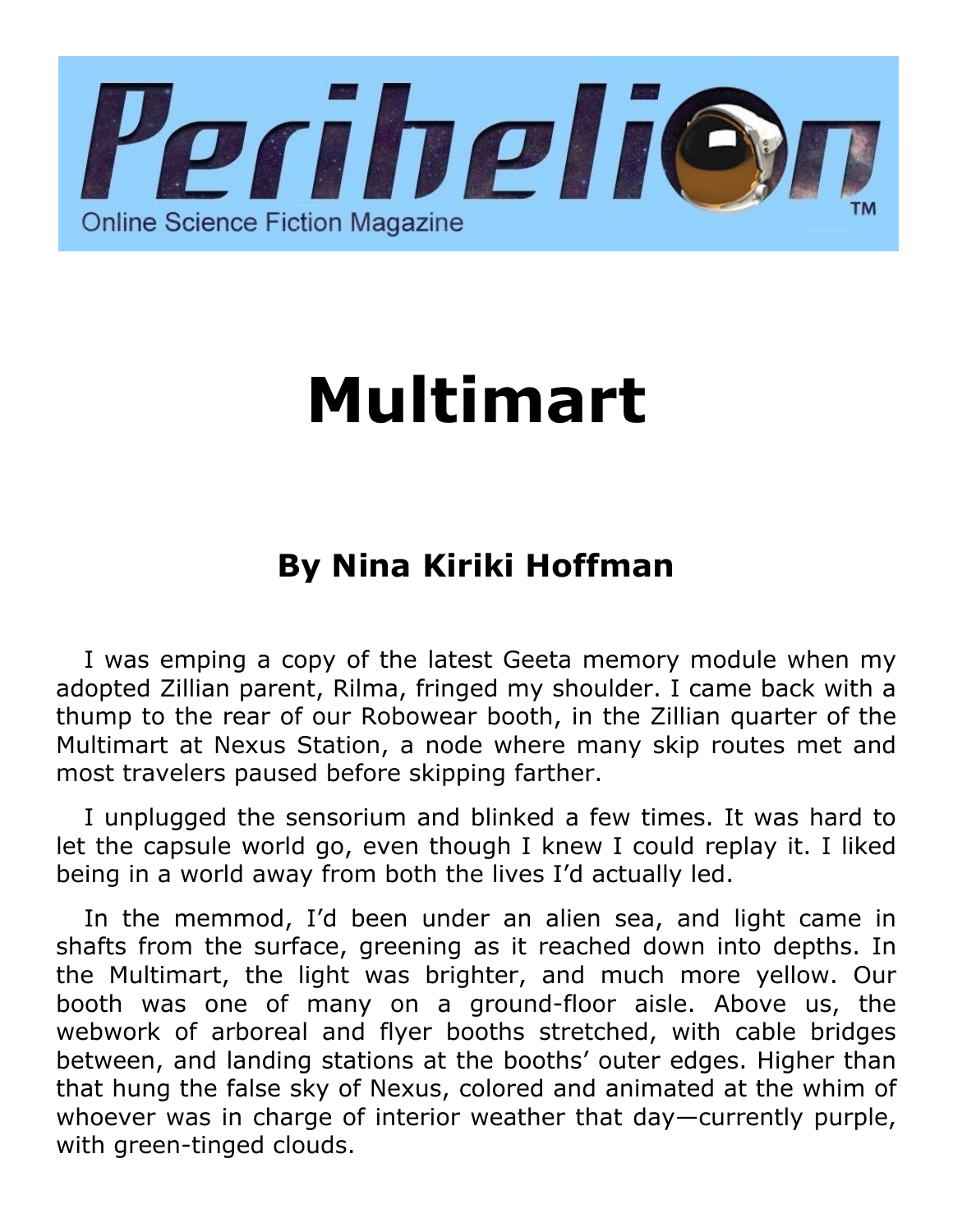Chatter and clatter from the layer above reached us, and the sound of foot traffic from shoppers at our level, though the aisles between the booths were padded and bouncy, and the grav was light enough to make shopping comfortable for the majority of species for hours. Languages and scents mingled in the air: vocal, singing, clicking, and hissing tongues, many of which I understood, and the charred scent of fried locusts and leaves from the booth across the aisle, along with fainter scents from other food booths more distant, and species scents and the personal choices of perfumes from those passing by. The spice booth next door also had many odors, most of which I liked. Rilma and I didn't have one of those fancy booths that filtered out noise and smell; the Multimart was always an assault on the senses.

I had elected to work in the Multimart the year before, rather than stay on Zillia and study tech component manufacturing, Zillia's chief export, something Zillians could manage masterfully with micromanipulation of flagella. My thick fingers were clumsy at tasks Zillians accomplished with ease.

The Multimart was a place where my facility with languages was a valuable skill to the Zillians, who had no spoken language, and I thought if there were anyplace I might find my lost twin brother, it was here. Sooner or later, all folk came to Nexus.

"Fret." Rilma's fringe of legs on hisher right side spoke against the bare skin of my left shoulder. "We have a humanoid customer."

I unjacked from the sensorium, smoothed my service apron, and stood up. Rilma, an elongated, semi-transparent sphere dotted with eye spots and furred with flagella, danced on hisher many legs toward the front of the booth, and I followed herm.

A woman stood inside our booth, glancing at the samples of Robowear on display. She wore a silvery robe that hid whatever clothing she had on beneath it, and her headdress was a sleek cap of brown and silver feathers that concealed any hair she might have. Her skin color was the reddish brown of rosewood, and her eyes were so pale they were almost white, except for diamond-shaped pupils in the center.

"How may I help you?" I asked in Interling.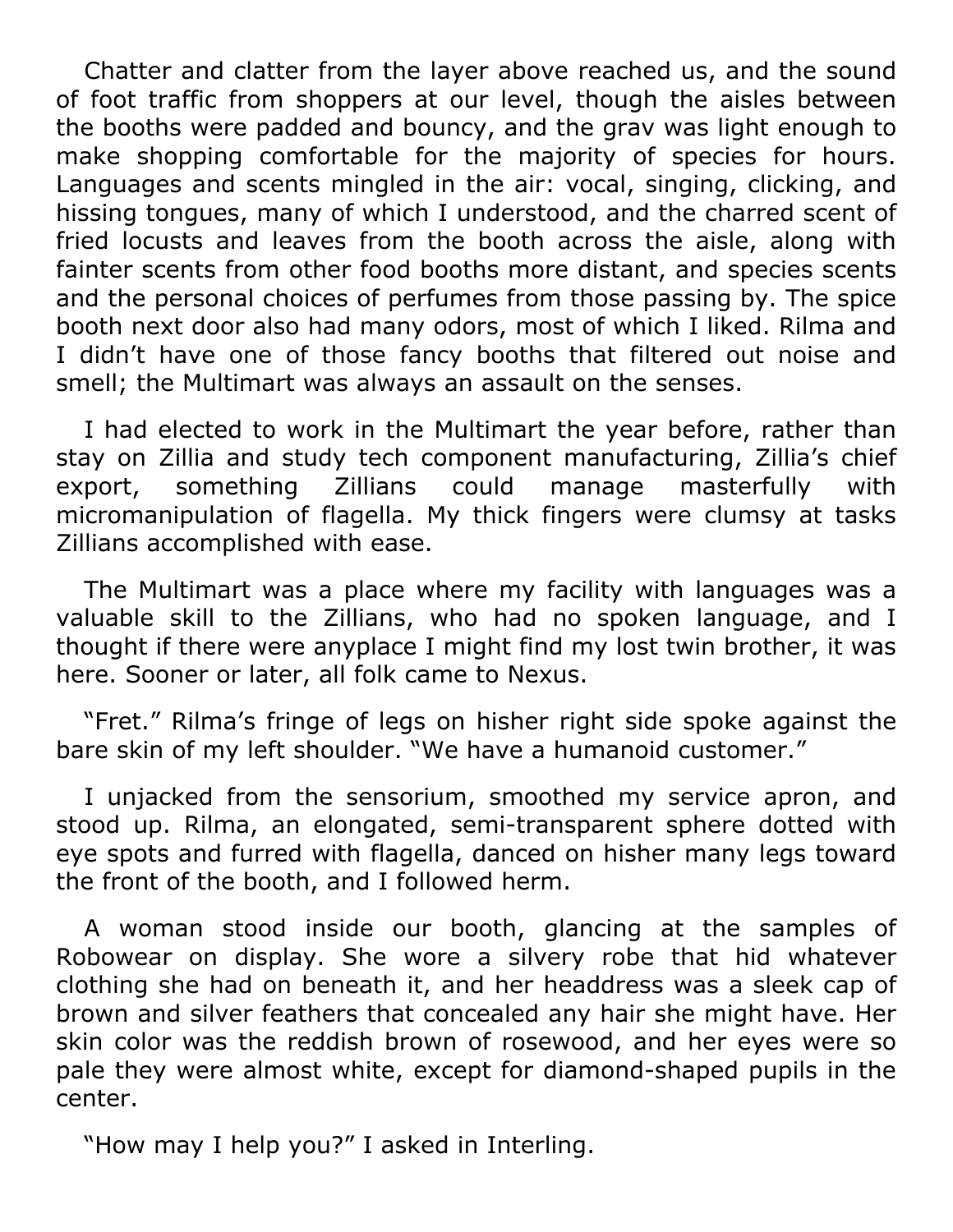"I'm interested in the complete SPAM," she said, pointing to our most popular Single Person Atmospheric Module.

"This is the best one we have," I said. "I use it myself whenever I leave the mart. You can set the temperature for anything that feels comfortable to you, and it will recycle everything your body lets go of in near-perpetuity. It self-repairs and will respond to many vocal commands. The helmet is ultra clear."

"May I try it on?"

"Of course, serra. Can you tell me your size?"

"I don't know it. Can't you guess?" Her silvery eyes widened, and she opened her cape to display a heavy-breasted figure clothed in very thin, almost spray-on stretchtight.

There was a scent that came from her, too, something with unfamiliar florals in it, and something muskier. It burned a little on my tongue, yet there was an enticing taste to it.

Rilma, who hovered behind me as I spoke, fringed against my bare back. "What signals is she sending you, Fret?"

I put my hand against hisher side and moved my fingers in my approximation of Zillian. "I don't know. I think she wants me to want her, but I can't think why."

"You are an attractive singlesex of a similar species," hishi said. "Why should she not want you?"

The woman came closer. She lowered her arms, and her smile shifted into something sadder. "Don't you remember me, Lyall Sununder?" she asked.

I froze. I had not heard my twin brother's name since we were ten. Our family had been part of a cultural diaspora that sent people to planets at the edges of explored space. Our parents and their siblings had wanted to live on a world where few Terrans had ever been, to start life over with a better system, and isolate until they had achieved social perfection.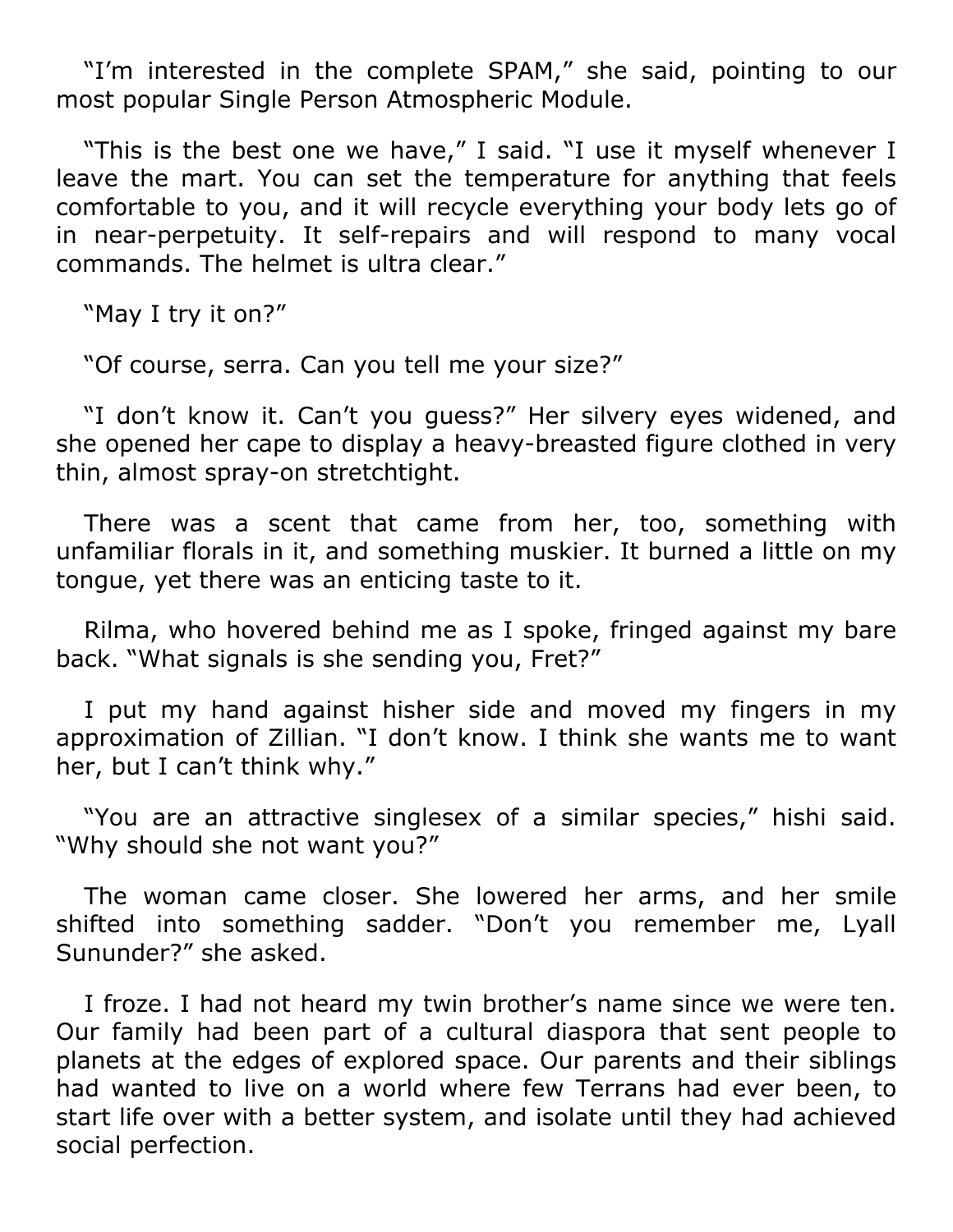Even though our parents and the others in the colony had a dream of starting over, they had brought humanity's history with them. They hid it, but they kept it. Bored and curious, Lyall and I had broken into the archives when we were eight, reading about the way life was on other worlds in other times, though our parents tried to keep us innocent. We had longed for different ways of life. The colony seemed too small and too ordinary.

When the colony collapsed from Chinek Plague, only a few of us survived, Lyall and me and three little girls. The first ship to visit after the collapse was from Zillia, only one skip node away, trading partners with the colony before the collapse. The Zillians took all five of us off the planet, but they left Lyall and the girls at the nearest skip node station, a tiny place with few residents and almost no amenities, and kept only me.

The last time I saw Lyall, he looked so sad. My face must have mirrored his. We held onto each other's hands as long as we could, but Rilma, who had already taken some of my cells into hermself and made part of hermself a match to me, tightened flagella around my arms and pulled me away from my brother. Other Zillians herded my brother and the three little girls off the ship and onto the station. Matching me meant Rilma matched Lyall as well, but hishi wouldn't listen when I begged herm to take my brother with us.

"I'm not Lyall Sununder," I said to the woman. "He's my brother. Where did you see him?"

She pulled her cloak closed then, and her scent faded.

"I have made a mistake." She turned to leave.

"Wait! Where did you see my brother?" I cried, but she slipped away, and when I would have followed, Rilma restrained me.

"We have another customer," hishi said against my back, with some side strokings that meant sympathy and an overlay of anxious love. I knew hishi wouldn't let me go after the woman. Hishi had never answered any questions about my brother after we were separated, though I thought hishi had tracked him. "You have work to do."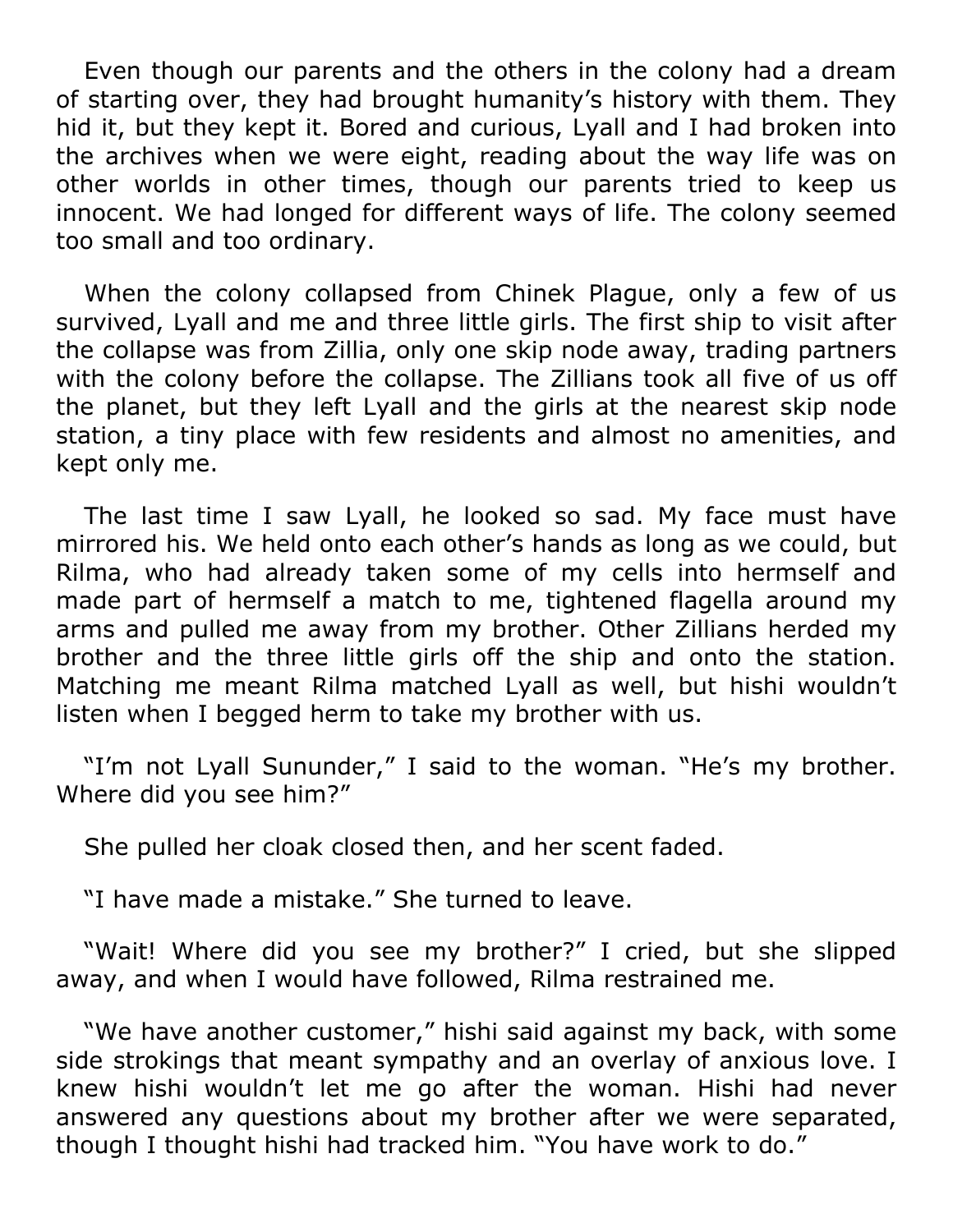I turned to face someone new in the booth. It was an Acra, two legs ending in wide flat feet, two grasping limbs ending in double-thumbed hands, two wings (vestigial, but used to signal strong emotions), and a squawking voice that gave me a headache. I squawked back, though, persisted past the automatic insults that pass for conversation among the Acra—"May all your eggs be born hard-boiled"—and managed to get it into a SPAM. Though it pretended dissatisfaction, it bought three of the climate suits. Acra usually bought in quantity if they met a salesperson who could put up with their rudeness.

Afterward, Rilma stroked my back without language, sending me wordless comfort. "Go back to your Geeta," hishi said at last. Perhaps my stiffness told herm I was not appeased.

I went into the back room and plugged in again, but I didn't go back to my replay of Geeta and the jellymer, though I knew that world waited for me, calling me back to comfort and Geeta's joy. Instead I worked my way into the Nexus net and scrolled through surveillance eyes, looking for the silver-cloaked woman. A hopeless task; Nexus Station was enormous, as big as the interior of a small moon. We Zillians held a booth here not because we sold much from it, but because we could collect cells and information from this, the biggest crossroads among the known worlds. Most of our real business was conducted when we were off-duty. We went out pretending to be shoppers to see what others had come up with. Sometimes I played the customer and Rilma stood back and watched, and sometimes we reversed roles. Other people tried to copy Zillian Robowear, and sometimes they were successful. Then we had to alert the home planet, and someone had to come up with new innovations to keep us ahead of the rest.

Rilma had hisher other mission, which was collecting cells from every new species we encountered. Hishi was a multipotent sampler, a collector and replicator, a rare and valuable type on Zillia, much honored. Soon we would go home so Rilma could offload all hishi had acquired. The Zillia were syncretistic organisms; they could add pieces of other species' genes to their own if they saw an advantage to it. Even when they didn't, they cultured and experimented on what they brought home, using some of it in biogear.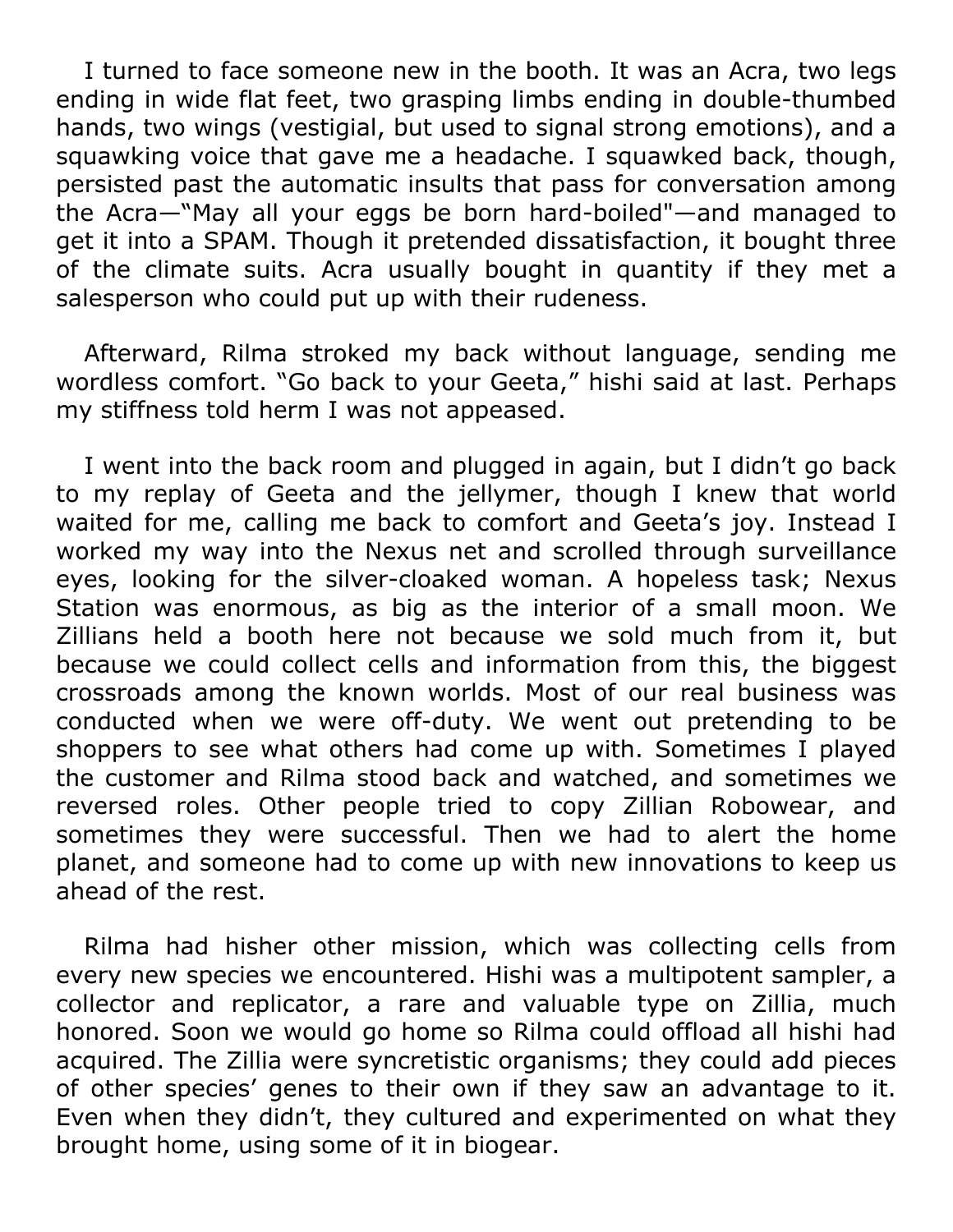There were two other teams of Zillians who staffed the booth in turns; it was open all hours.

I pretended I was one of the many-eyed Ikshasa, whose brains could process much faster than mine, as I stared from a hundred different eyes at scenes of chaos. I saw Multimart from above, below, knee level, eye height, sky height, and in the cave networks in the loam layer that catered to subterranean species. I scanned aisles on the ground floor, skyways in the arboreal sector, other areas of the station entirely, where the machinery that kept it going hid behind multiple facades.

I saw Stirda on the ski slopes, black short-limbed folk who rolled down snow instead of riding anything over its surface.

I saw Pacheki bobbing in the ocean egg, a clear-sided bubble kilometers in diameter, half-full of seawater, attached to the station for life support, but with a full view of the local stars.

I saw pleasure studios and waste receptors, food prep and trash collection, connection sites and isolation sites, but mostly selling, selling, selling on the floor, under the soil, and in the air of the Multimart. More beings visited here than anywhere else, and numbers of them dressed in silver, but I saw no one in a silver cloak with a cap of feathers.

While I was watching for the woman, I looked for my brother, too, just in case she had met him here. Eight Terran standard years since we had seen each other. Would he still look just like me?

Rilma sent two stings against my shoulder blade to jolt me alert. "I know what you're doing," hishi said.

I unplugged and looked at herm.

"Searching," hishi said. "Always searching. *I* am your family now."

"Why can't I know where he went? Who adopted him? What happened to the girls?"

"You do not need any of that," hishi stroked over my back, hisher language broader and more emphatic than usual, using wider expanses of skin and more flagella.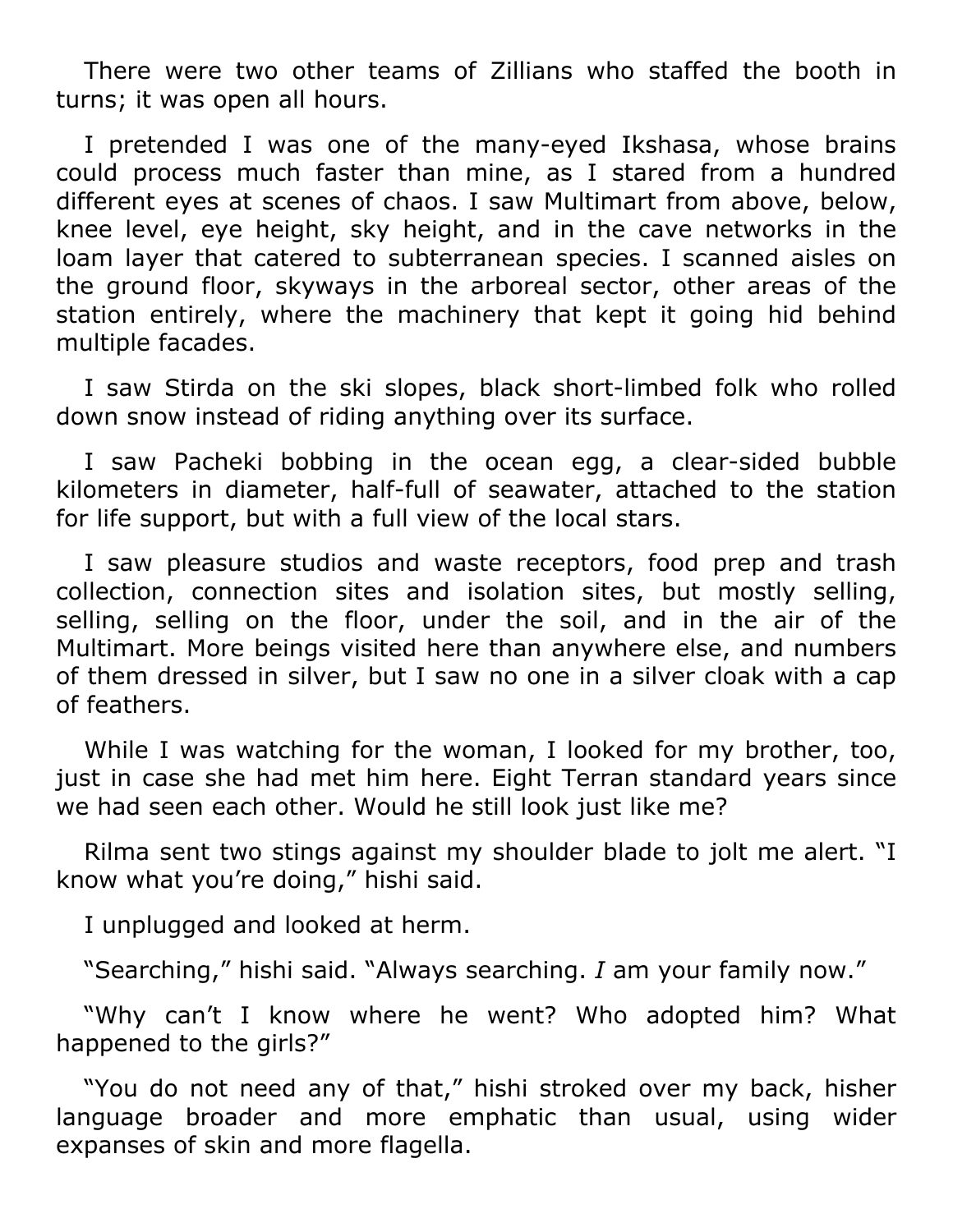I remembered Lyall's and my frustration when we were little, knowing the adults knew more than we did. They had huge, unspoken histories. We were supposed to believe they had sprung up on Kichi like newborns, with no memories of any other way, but we could tell some of the words they used, some of the things they said had taught us there was more to life than they had told us. We had found a picture hidden in our mother's memory cube that we knew could not have been taken on our planet, and that had started our quest for the rest.

Rilma didn't tell me there was no other way of life than the Zillian way, but hishi was trying to lock me away from what I treasured.

"How do you know what I need?" I asked in Interling.

"Part of me is you," hishi said.

I looked at herm. What hishi said was true; hishi had dedicated part of hisher body to being me. It was a small, fist-sized bald spot low on hisher front, with skin the same color and texture as the skin on my arm. When hishi first adopted me, hishi had made that spot from a sample of my cells, and it had taught herm what I needed to eat, how much I needed to sleep, and much about my other needs. Most of the parts hishi constructed with borrowings of other species' cells were much smaller, internal, and separated from Rilma's body by selfformed walls of armor cells; sometimes hishi kept them in Robowear capsules inside of herm.

"Part of you is like my body," I said, my hands against Rilma's body, my fingers mimicking flagella speech. "Most of you is like yourself, and none of you is like my brother."

"Your brother is no longer like your brother," Rilma stroked back.

"How do you know?" I asked in Interling and in Zillian at the same time. Then I thought, my brother is like my brother no matter what he becomes. We are still identical.

"We have kept track," hishi said, in movements so small I almost couldn't sense them.

"Where is he?" I yelled. I looked at Rilma, watched the waves of movement race across hisher front as hishi pondered what to say next. A part of herm bulged toward me and I put my hand on it.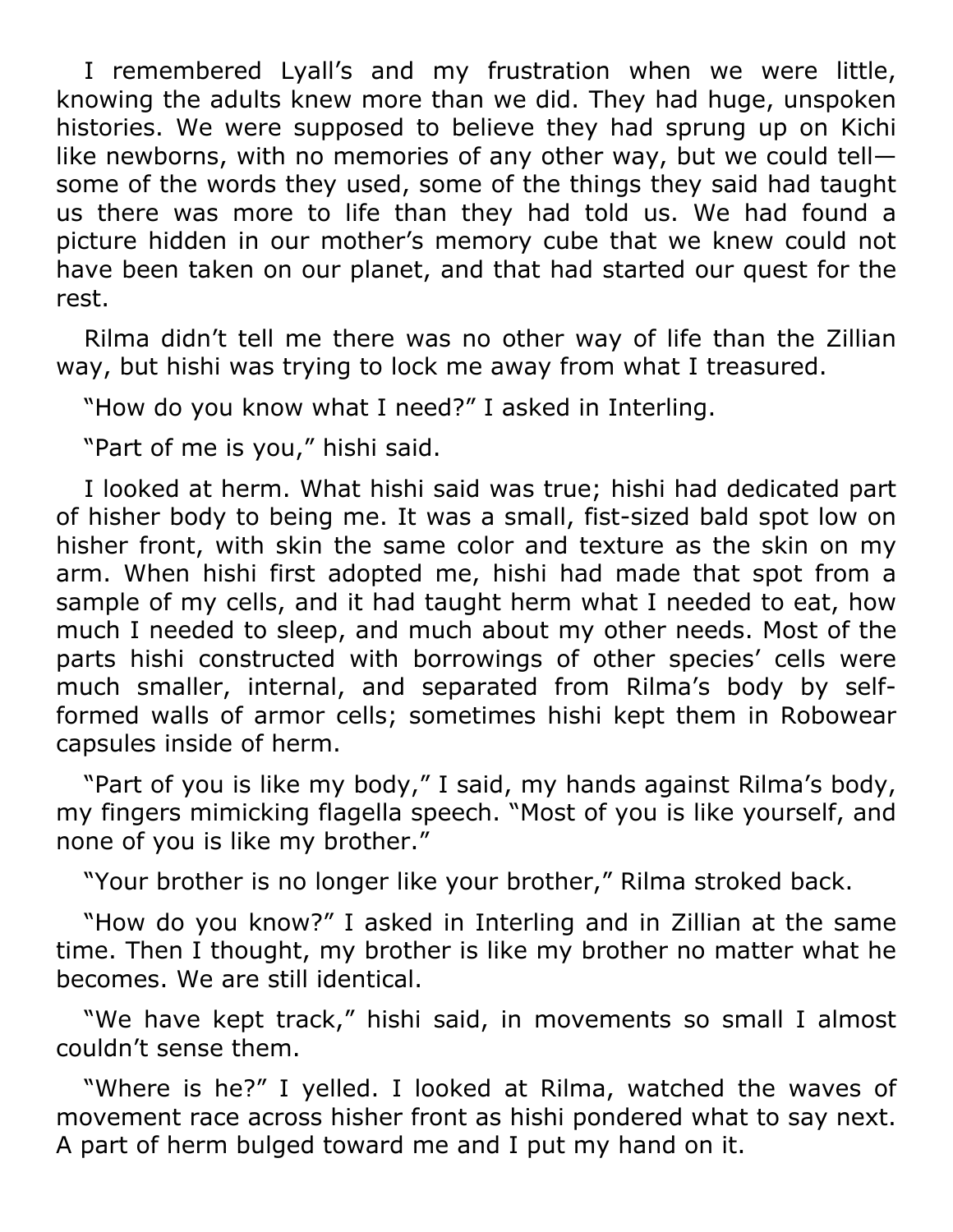"Hishi is in a pleasure house here on Nexus, the Pocket Universe of Desires," Rilma said, hisher flagella whispering as though hoping I would not be able to understand.

I surged to my feet so suddenly I ripped away some of Rilma's flagella, the tender ones used for small talk, but hishi did not restrain me with the labor ones that were stronger than I was, nor did hishi scold me. We had never gone to the pleasure house section of Nexus together, though I knew Rilma went there sometimes alone; cell gathering was much easier when disguised as a paid transaction between consenting adults.

I paced toward the outer door of our booth, then turned and grabbed the sensorium. I scanned through the eyes I had access to until I found the Pocket Universe of Desires, and then I Ikshasa'd all the eyes inside. I found many small opulent spaces, each with a comfort person waiting to welcome visitors, or already entertaining some. I had looked through eyes into places like this before, watching actions, not faces. Now I searched for my brother and found him.

He was alone in a room furnished in the yellow and orange of the first spring flowers on Kichi. He was curled in a comfichair, studying a screen with text on it. I zoomed in on the text and saw he was reading about Zillia. I zoomed out again so I could look at my brother. His face had the same shape mine did, though I had changed and grown since I had last seen him. His hair was much longer than mine, down around his shoulders, thick, several streaked colors, unlike the plain light brown I had; I kept mine about the same length as the majority of Rilma's speech flagella.

A chime sounded, and Lyall looked up, his face sliding from a frown into a smile. I touched my own face, trying to feel how that smile shaped itself on my mouth. From inside, it didn't feel real.

A female Arca came into the room and squawked about how scrawny and ugly my brother was. He kept the same shallow smile on his face. He rose, slipped the textscreen into a slot, and stood, arms half-outstretched toward her. There was no comprehension on his face, as the Arca's squawks and insults grew louder. If he didn't reply, he would not exist for her, I knew; you had to answer an Arca to get anywhere with them.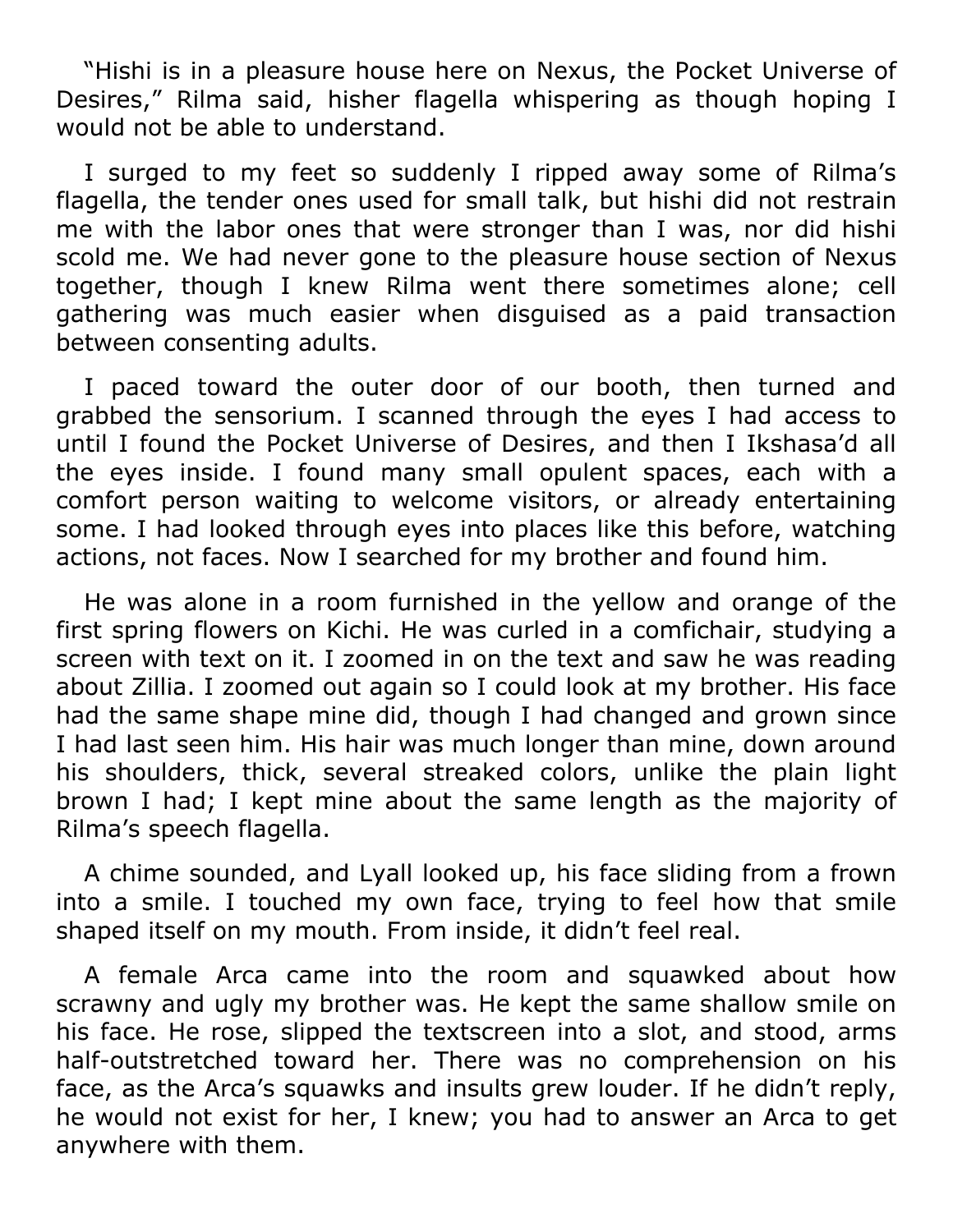Finally she called him a nonreproducing runt and turned and left. He sighed and sat again, but he did not relax. He faced the door, his eyes anxious.

A tall woman with a twisted leg came in a moment later and yelled at him, saying she would dock his pay because he had lost them a customer.

He shrugged, his face blank. She left, and Lyall's face stayed blank.

I stared at my brother. He looked healthy, not injured, and yet his face stayed still and stupid. I wondered how long it would take me to teach him all the languages I knew, so he wouldn't be helpless against an Arca again. I wondered what he would say when I came through that door.

Did he long for me the way I did for him?

I felt Rilma's touch against my back. "He will not know you," hishi said. "Your germs have gone on different journeys. The cells know some of it, but much is shaped by stimuli. I own what is at your core, and I could not create another you."

I laid my hands against Rilma's warm, soft, flagella-furred body, and said in flagella-speak, "He was reading about Zillia."

I took off the sensorium and looked at my adopted parent. "Why didn't you take both of us?" I asked herm in Interling and flagellaspeak. The question at my core.

Hishi turned away so that I could not see the part of herm made from me. Hishi put distance between us so I could not feel herm speak.

I rose and went to herm, pressing my hand against hisher flagella, demanding an answer.

"We only needed one," hishi said.

## The End